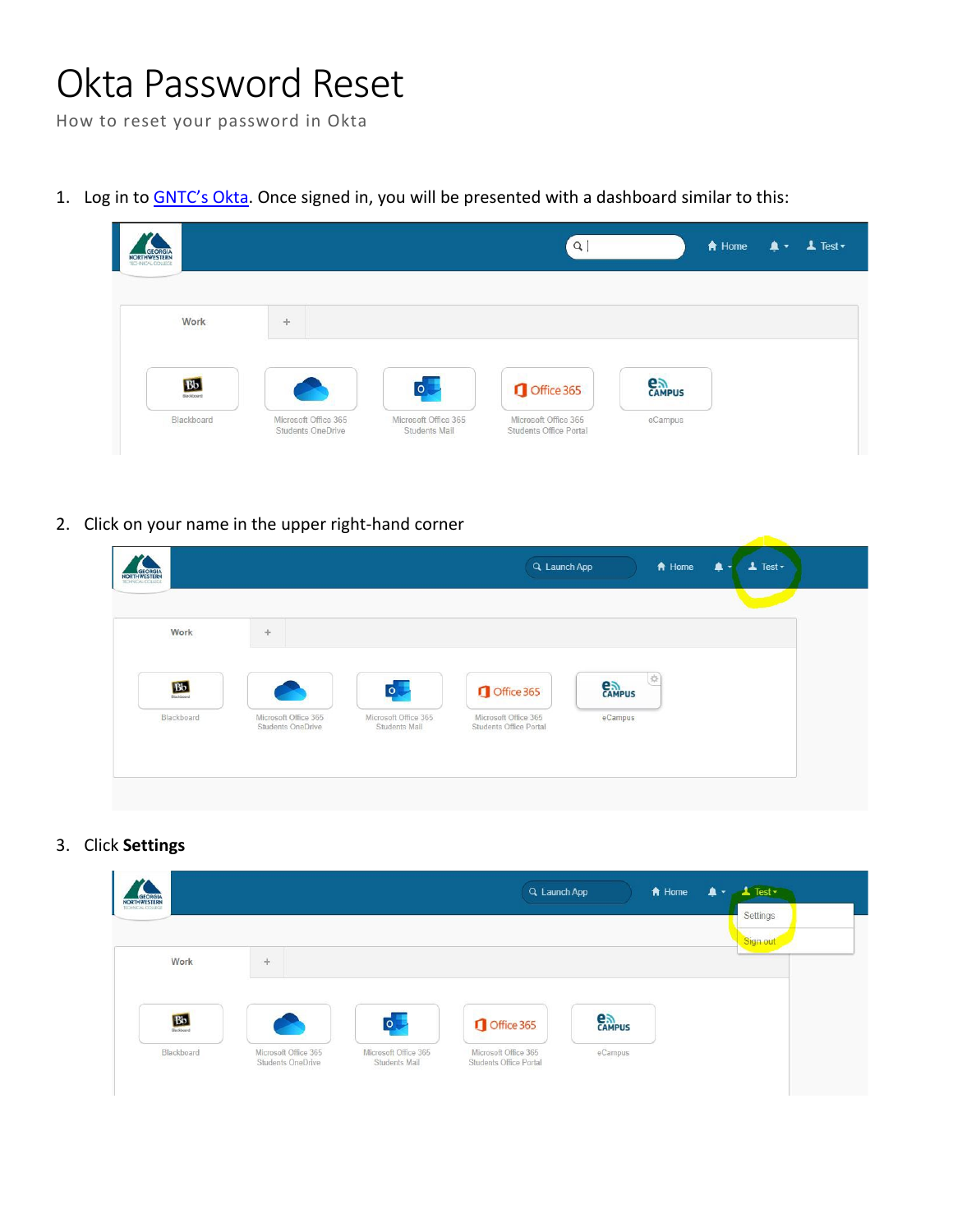## 4. Click the **Edit Profile** button

| <b>RTHWESTER</b><br><b>FOINCAL COURS</b> |                               |                        | $\perp$ Test $\sim$<br><b>A</b> Home<br>$\blacktriangle$ -                                                                       |
|------------------------------------------|-------------------------------|------------------------|----------------------------------------------------------------------------------------------------------------------------------|
|                                          | Account                       |                        | Edit Profile                                                                                                                     |
|                                          | <b>1</b> Personal Information |                        | Change Password                                                                                                                  |
|                                          | First name                    | Test                   | Password requirements:<br>· At least 14 characters<br>· A lowercase letter                                                       |
|                                          | Last name                     | Test                   | · An uppercase letter<br>· A number                                                                                              |
|                                          | Okta username                 | test@students.gntc.edu | • A symbol<br>. No parts of your username                                                                                        |
|                                          | Primary email                 | test@students.gntc.edu | . Your password cannot be any of your last 24 passwords                                                                          |
|                                          | Mobile phone                  |                        |                                                                                                                                  |
|                                          | Display name                  | <b>Test test. Test</b> | <b>•</b> Forgotten Password Question                                                                                             |
|                                          |                               |                        | Select a forgotten password question so you can reset your password<br>In case you have trouble signing in to your Okta account. |

| 5. Enter your password and click Verify.                         |                                         |                  |                     |  |
|------------------------------------------------------------------|-----------------------------------------|------------------|---------------------|--|
| <b>GEORGI</b><br><b>NORTHWESTERN</b><br><b>TECHNICAL COLLEGE</b> |                                         |                  | A Home A + 1 Test + |  |
|                                                                  |                                         |                  |                     |  |
|                                                                  |                                         |                  |                     |  |
|                                                                  |                                         | <b>Test Test</b> |                     |  |
|                                                                  | <b>NORTHWESTER!</b><br>TECHNICAL-COLLEG |                  |                     |  |
|                                                                  | Please verify your password             |                  |                     |  |
|                                                                  | Password                                |                  |                     |  |
|                                                                  | ,,,,,,,,,,,,,,,,<br>Verify              |                  |                     |  |
|                                                                  |                                         |                  |                     |  |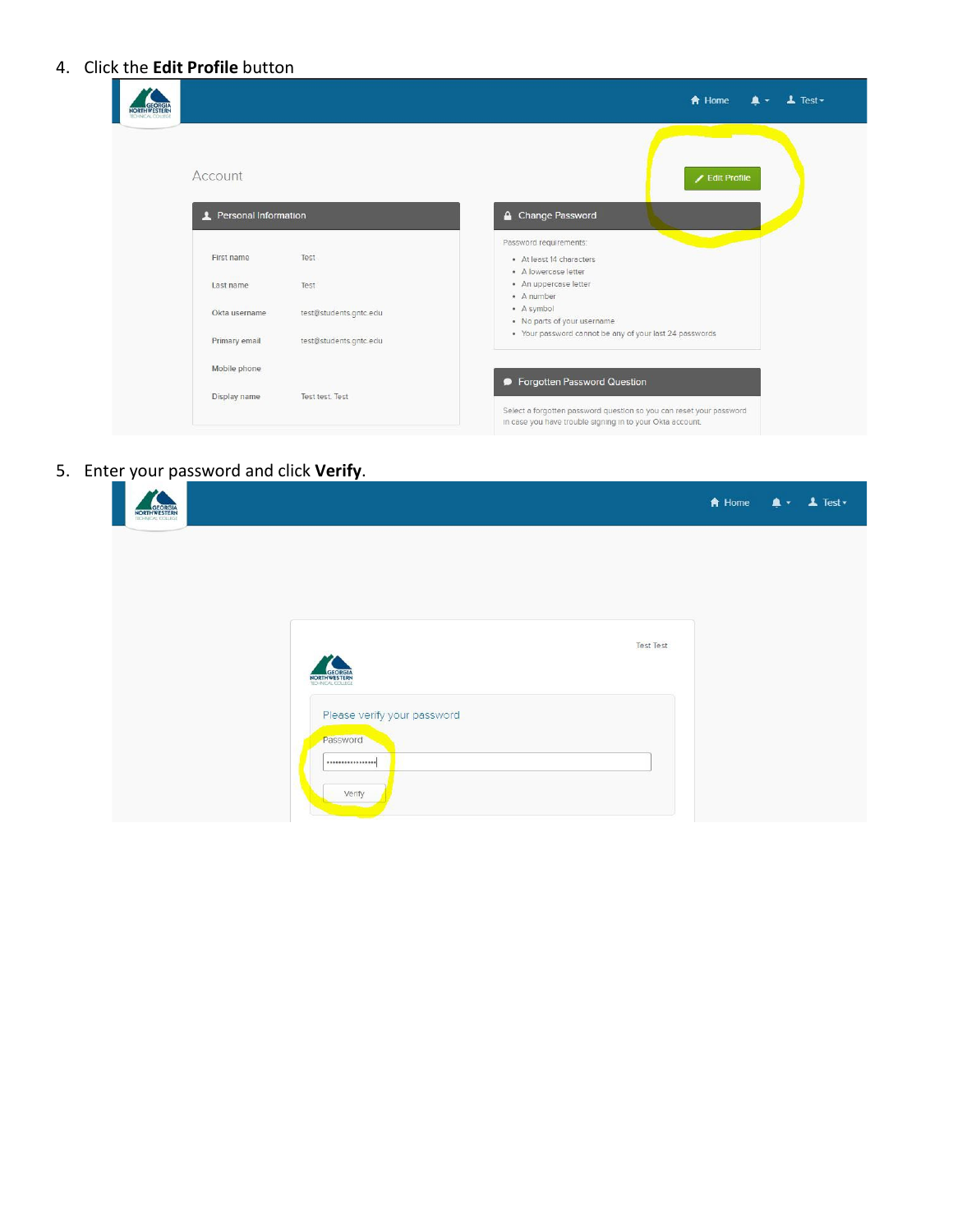6. Click Send Code to verify your account on your previously setup device. Use your cell phone or device to verify the account

| NORTHWESTERN |                                                | $\bigwedge$ Home | $4 - 1$ Test - |
|--------------|------------------------------------------------|------------------|----------------|
|              |                                                |                  |                |
|              |                                                |                  |                |
|              | <b>GEORG</b>                                   |                  |                |
|              | SMS                                            |                  |                |
|              | <b>SMS Authentication</b><br>(+1 XXX-XXX-7687) |                  |                |
|              | <b>Enter Code</b><br>Send code                 |                  |                |
|              | Verify                                         |                  |                |
|              | Back to sign in                                |                  |                |

7. Back on the Okta page, enter your current password and then enter your new password twice.

|                               |                        |      |                                                                            | A Home          | $L$ Test $\sim$ |
|-------------------------------|------------------------|------|----------------------------------------------------------------------------|-----------------|-----------------|
| Account                       |                        |      |                                                                            |                 |                 |
| <b>L</b> Personal Information |                        | Edit | Change Password                                                            |                 |                 |
| First name                    | Test                   |      | Password requirements:<br>· At least 14 characters<br>· A lowercase letter |                 |                 |
| Last name                     | Test                   |      | · An uppercase letter<br>· A number                                        |                 |                 |
| Okta username                 | test@students.gntc.edu |      | • A symbol<br>. No parts of your username                                  |                 |                 |
| Primary email                 | test@students.gntc.edu |      | . Your password cannot be any of your last 24 passwords                    |                 |                 |
| Mobile phone                  |                        |      | Current password                                                           |                 |                 |
| Display name                  | Test test. Test        |      | New password                                                               |                 |                 |
|                               |                        |      | Confirm new password                                                       |                 |                 |
| <b>8</b> Display Language     |                        | Edit |                                                                            |                 |                 |
| Language                      | English                |      |                                                                            | Change Password |                 |